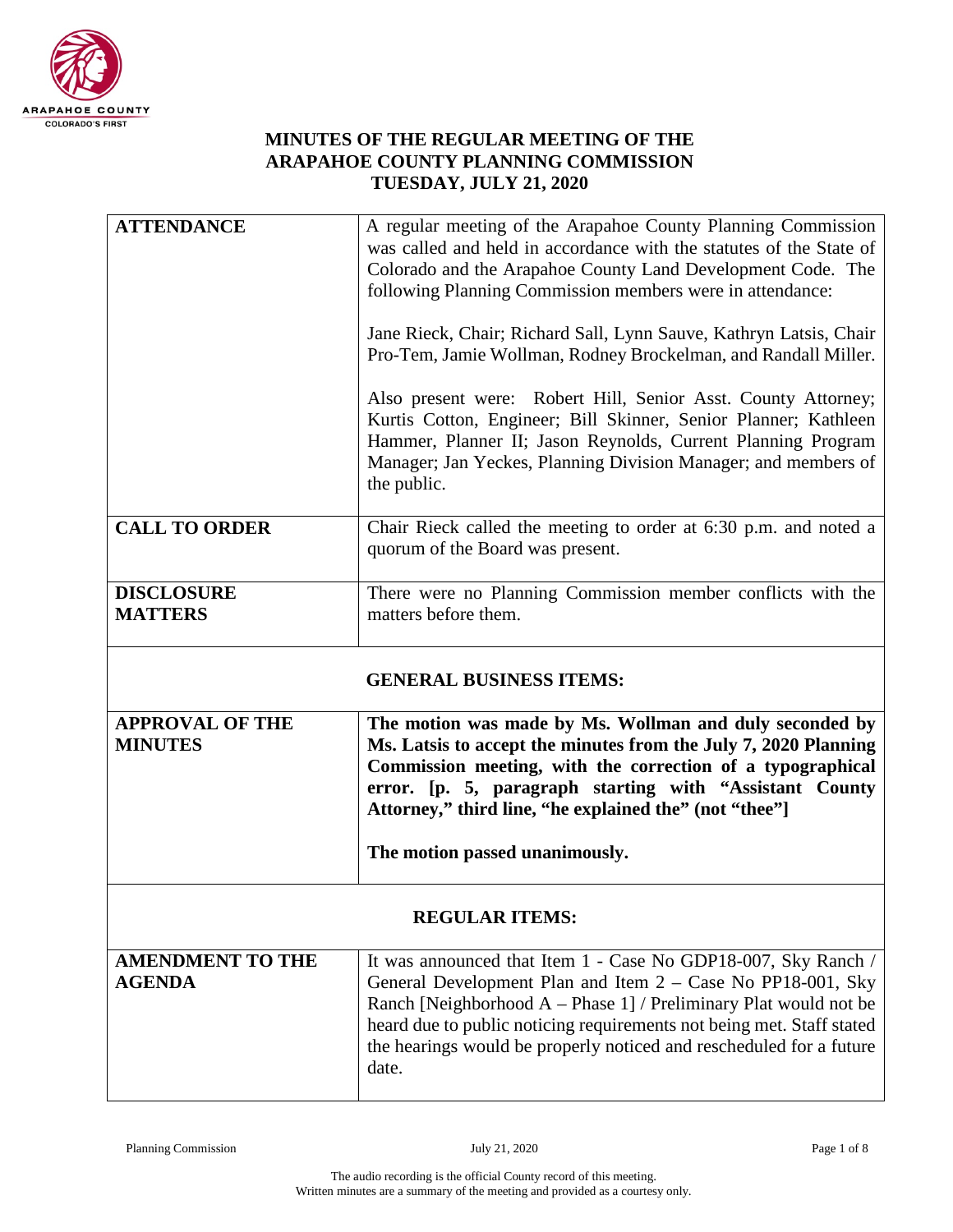| <b>ITEM 3</b> | <b>CASE NO FDP20-001, COPPERLEAF [KIDDIE ACADEMY] /</b><br>FINAL DEVELOPMENT PLAN (FDP) AND USR20-001,<br>COPPERLEAF [KIDDIE ACADEMY] / USE BY SPECIAL<br><b>REVIEW (USR)</b>                                                                                                                                                                                                                                                                                                                                                                                                                                                                                                                                                                                                                                                                                                                                                                                                                                                                                                                                                              |
|---------------|--------------------------------------------------------------------------------------------------------------------------------------------------------------------------------------------------------------------------------------------------------------------------------------------------------------------------------------------------------------------------------------------------------------------------------------------------------------------------------------------------------------------------------------------------------------------------------------------------------------------------------------------------------------------------------------------------------------------------------------------------------------------------------------------------------------------------------------------------------------------------------------------------------------------------------------------------------------------------------------------------------------------------------------------------------------------------------------------------------------------------------------------|
|               | Kat Hammer, Planner II, presented a PowerPoint, a copy of which<br>was retained for the record. She introduced the application,<br>established jurisdiction for the public hearing, explained the<br>proposed use, and noted the application, under the Copperleaf<br>Preliminary Development Plan, required either a Use by Special<br>Review or a Special Exception Use for day care use. Ms. Hammer<br>stated the Use by Special Review was being considered in<br>conjunction with the Final Development Plan for the site, as both had<br>a requirement for a public hearing before the Board of County<br>Commissioners (BOCC). She provided context for the site, noting<br>nearby land uses. She explained the requested reduction in the<br>parking space requirement, using the 2019 Land Development Code<br>(LDC) requirement for parking and reducing that number by 5%. Ms.<br>Hammer noted the findings and recommendations of staff, and noted<br>a recommendation that future building permit plans included a shade<br>structure as part of the playground, as the final plans for the<br>playground were not yet known. |
|               | Ms. Rieck asked about sidewalk connectivity given that<br>consideration of other developments in the area had raised sidewalk<br>connectivity issues.                                                                                                                                                                                                                                                                                                                                                                                                                                                                                                                                                                                                                                                                                                                                                                                                                                                                                                                                                                                      |
|               | Ms. Hammer noted the applicant would provide additional detail.                                                                                                                                                                                                                                                                                                                                                                                                                                                                                                                                                                                                                                                                                                                                                                                                                                                                                                                                                                                                                                                                            |
|               | Mr. Brockelman asked for further explanation of the parking<br>reduction request and the various exhibits included in the staff report.                                                                                                                                                                                                                                                                                                                                                                                                                                                                                                                                                                                                                                                                                                                                                                                                                                                                                                                                                                                                    |
|               | Ms. Hammer indicated the applicant would address this request<br>during the applicant presentation.                                                                                                                                                                                                                                                                                                                                                                                                                                                                                                                                                                                                                                                                                                                                                                                                                                                                                                                                                                                                                                        |
|               | Mr. Miller asked about the proximity of other day care facilities<br>nearby.                                                                                                                                                                                                                                                                                                                                                                                                                                                                                                                                                                                                                                                                                                                                                                                                                                                                                                                                                                                                                                                               |
|               | Ms. Hammer noted another day care center project that had been<br>approved; however, the project had not been finalized, at this time,<br>due to the final plans not having been received by the County for<br>signature.                                                                                                                                                                                                                                                                                                                                                                                                                                                                                                                                                                                                                                                                                                                                                                                                                                                                                                                  |
|               | John Stzalka, applicant, presented a PowerPoint, a copy of which<br>was retained for the record. He indicated the child care center was<br>intended to serve approximately 150 children. He reported parents                                                                                                                                                                                                                                                                                                                                                                                                                                                                                                                                                                                                                                                                                                                                                                                                                                                                                                                               |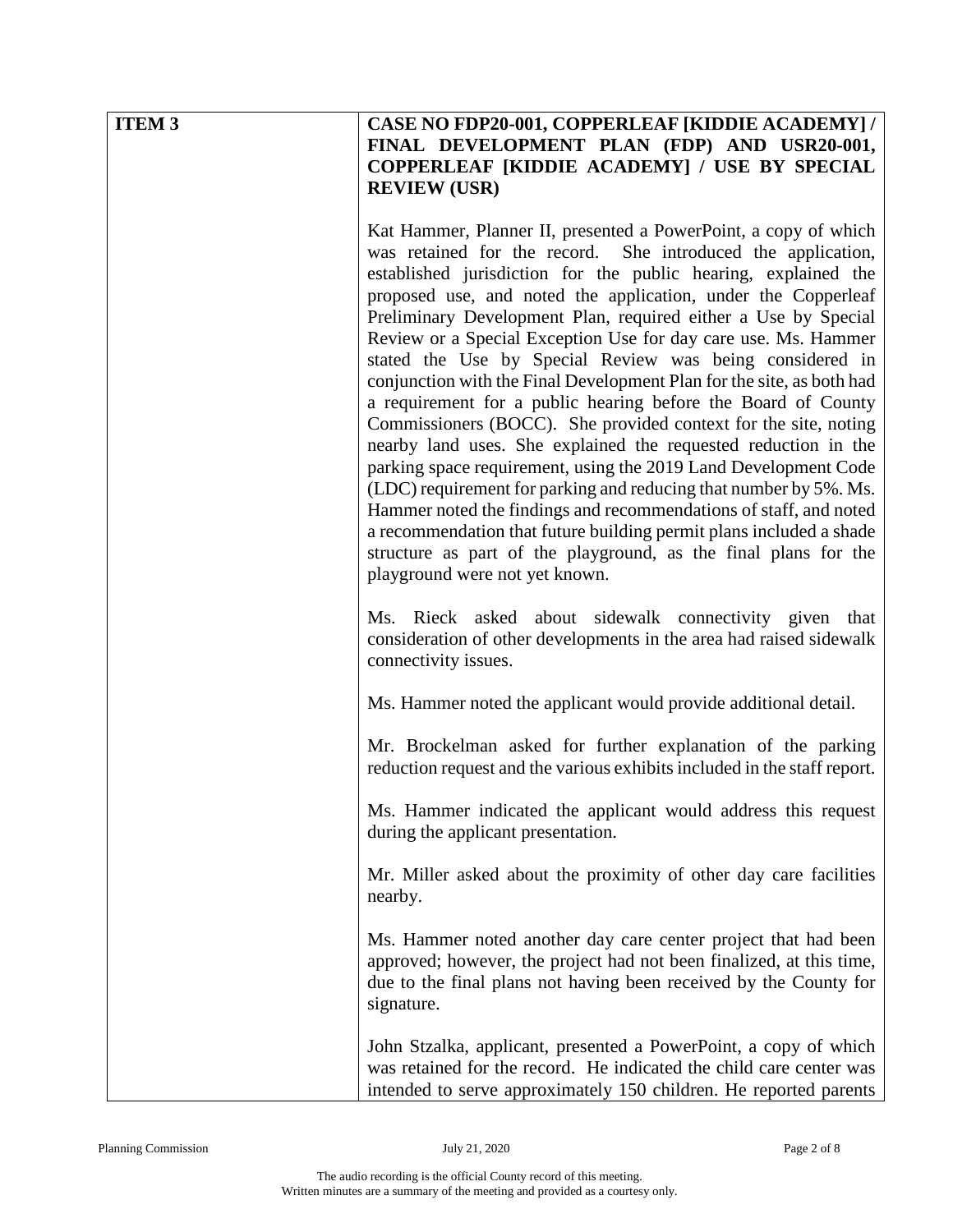must park and walk the children into the center. He stated corporate averages showed a significant percentage of families had more than one child coming to the center, which reduced the number of parking spaces needed. Mr. Stzalka reported there were staggered times for arrival and departure reducing peak demand for parking at any given time. He explained the site was over-parked for their purposes. He said their other facilities usually had 22 to 28 spaces; however, this site was proposed to have 38 spaces. He reported a deceleration lane on Picadilly would help with traffic circulation. He stated the landscape plan would reflect Copperleaf landscaping standards and add shade to the playground area as the trees grew. Mr. Stzalka said there would also be shade structures in the playground. He explained the plans had just recently been finalized. He spoke to the sidewalk connectivity and noted there would be wrought-iron security fencing and security cameras. Mr. Stzalka said the tenant was very committed to safety. He went on to report the school did not anticipate a need for vehicle stacking as there was no drop-off zone and the arrival times would be staggered. He said the site plan gave a good indication of the nice environment. Further, Mr. Stzalka said the landscaping was a top priority for the tenant, as well as, for Copperleaf.

There were discussions regarding the maximum allowed children at peak capacity, pedestrian access, whether the site would accommodate 40 spaces, and if the site was a school or day care center.

Ms. Rieck opened the hearing for public comments. There were no public comments. The public hearing was closed.

**It was moved by Ms. Latsis and duly seconded by Ms. Wollman, in the case of FDP20-001, Copperleaf Kiddie Academy / Final Development Plan, that the Planning Commission reviewed the staff report, including all exhibits and attachments, listened to the applicant's presentation and any public comment as presented at the public hearing, and moved to recommend approval of the application based on the findings in the staff report, subject to the following conditions:**

- **1. Prior to signature of the final copy of these plans, the applicant must address Public Works Staff comments and concerns.**
- **2. The applicant must meet all of East Cherry Creek Valley and Water Sanitation requirements.**
- **3. The applicant must include shade structures in the play area at the time of building permit.**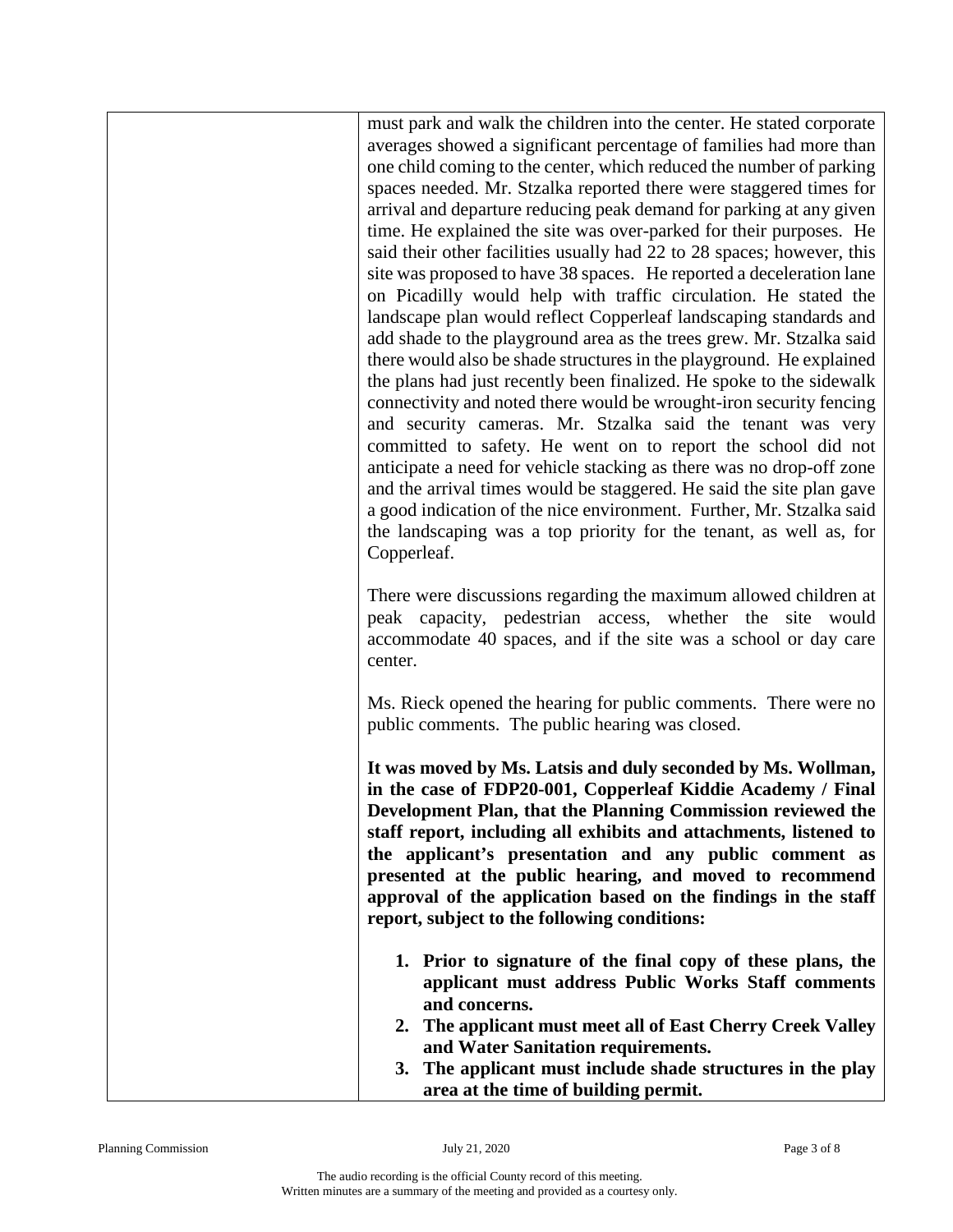|               | 4. The applicant must meet all of Tri-County Health<br>Department requirements and receive approval from<br><b>Tri-County Health Department prior to construction.</b>                                                                                                                                                                                                                                                                                                                                                                                                                                                                                                                                                                                                                                                                                                                                                                                                                                                                                                                                                                                                                                                                                                                                                                                                                                                                                                                                                                                                                                                                                                                                                                                                                                                                                                                 |
|---------------|----------------------------------------------------------------------------------------------------------------------------------------------------------------------------------------------------------------------------------------------------------------------------------------------------------------------------------------------------------------------------------------------------------------------------------------------------------------------------------------------------------------------------------------------------------------------------------------------------------------------------------------------------------------------------------------------------------------------------------------------------------------------------------------------------------------------------------------------------------------------------------------------------------------------------------------------------------------------------------------------------------------------------------------------------------------------------------------------------------------------------------------------------------------------------------------------------------------------------------------------------------------------------------------------------------------------------------------------------------------------------------------------------------------------------------------------------------------------------------------------------------------------------------------------------------------------------------------------------------------------------------------------------------------------------------------------------------------------------------------------------------------------------------------------------------------------------------------------------------------------------------------|
|               | The vote was:                                                                                                                                                                                                                                                                                                                                                                                                                                                                                                                                                                                                                                                                                                                                                                                                                                                                                                                                                                                                                                                                                                                                                                                                                                                                                                                                                                                                                                                                                                                                                                                                                                                                                                                                                                                                                                                                          |
|               | Ms. Rieck, Yes; Ms. Sauve, Yes; Mr. Miller, Yes; Mr. Sall, Yes;<br>Ms. Latsis; Yes; Ms. Wollman, Yes, Mr. Brockelman, Yes.                                                                                                                                                                                                                                                                                                                                                                                                                                                                                                                                                                                                                                                                                                                                                                                                                                                                                                                                                                                                                                                                                                                                                                                                                                                                                                                                                                                                                                                                                                                                                                                                                                                                                                                                                             |
| <b>ITEM 4</b> | Case No. LDC20-003, Recreational Marijuana Code - Bill<br><b>Skinner, Senior Planner, Public Works and Development (PWD)</b>                                                                                                                                                                                                                                                                                                                                                                                                                                                                                                                                                                                                                                                                                                                                                                                                                                                                                                                                                                                                                                                                                                                                                                                                                                                                                                                                                                                                                                                                                                                                                                                                                                                                                                                                                           |
|               | Mr. Skinner presented a PowerPoint, a copy of which was retained<br>for the record. He introduced the case and explained Arapahoe<br>County was the applicant. He stated the case had been properly<br>noticed and the Planning Commission had jurisdiction to proceed.<br>Mr. Skinner explained the purpose and history of the proposed<br>amendment to the Marijuana Land Uses code. He reported the<br>owners of the four existing, nonconforming medical marijuana<br>businesses, had approached the Board of County Commissioners<br>(BOCC) asking for consideration to expand the allowable use to<br>include the sale of recreational marijuana from these retail<br>establishments. He said, such approval would them to compete<br>within the market, which included nearby jurisdictions who allowed<br>both medical<br>and recreational marijuana sales at retail<br>Mr. Skinner stated the BOCC conducted a study<br>establishments.<br>session and provided direction to staff to prepare draft regulations<br>for consideration through the hearing process. He said their direction<br>included the allowance of recreational marijuana sales for the four<br>existing businesses, at their existing locations, and that the rules of<br>nonconforming uses would otherwise continue to apply to these four<br>businesses. Mr. Skinner explained the relationship of the proposed<br>Land Development Code (LDC) amendment to a proposed change<br>to a County ordinance currently prohibiting marijuana businesses.<br>He stated the ordinance, which would be amended to allow<br>recreational sales at the four existing, nonconforming medical<br>marijuana retail businesses in their current locations, would be<br>reviewed and acted upon only by BOCC. He reported, if the<br>ordinance was approved, the change in the LDC would be needed to<br>implemented. |
|               | Senior Assistant County Attorney Bob Hill noted the language<br>between the proposed ordinance and the proposed LDC amendment<br>was inconsistent.                                                                                                                                                                                                                                                                                                                                                                                                                                                                                                                                                                                                                                                                                                                                                                                                                                                                                                                                                                                                                                                                                                                                                                                                                                                                                                                                                                                                                                                                                                                                                                                                                                                                                                                                     |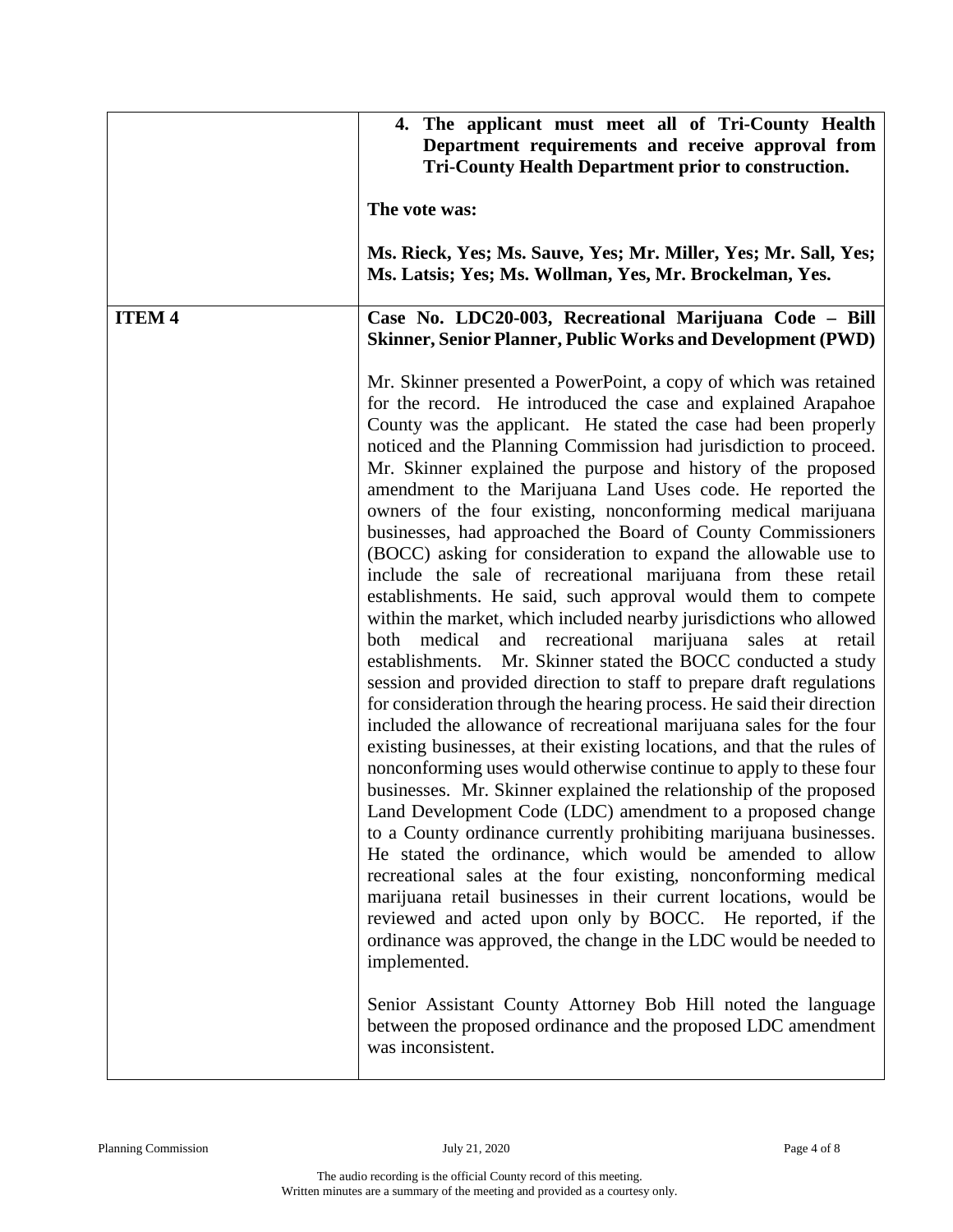Mr. Skinner noted the text of the proposed LDC amendment had been further revised since what was provided to the PC in their staff report. He explained that was presented in the staff report referenced the four businesses that were in existence "prior to December 15, 2009." However, he went on to explain that in order to make the LDC language consistent with the ordinance language, the LDC had been re-revised to reference the four businesses "existing as of July 14, 2020." Mr. Skinner reviewed agency referral comments that were received after the staff report was sent. He explained the referral responses included comments from Tri-County Health Department (TCHD) recommending a minimum 1,000-foot distance from youth-oriented facilities such as schools. He had also received referral comments from the Sheriff's Office noting there might be some additional security issues that arose with the expanded use into the retail market. Finally, Mr. Skinner shared referral comments from the City of Centennial that they did not oppose the amendment but would want the opportunity to further review any changes that would allow expansion of sales at the existing businesses or the addition of new businesses. Mr. Skinner noted the code did not address a spacing requirement, because the change would apply only to existing locations. He noted some of the locations would not meet the minimum distance recommended by TCHD.

There were discussions regarding expanding uses that were deemed nonconforming, the 1,000-foot minimum proximity of the existing locations to schools or other youth-oriented facilities and the increase of the minimum age to purchase marijuana from 18-21.

Ms. Sauve asked for a legal opinion as to whether allowing this additional use would set a precedent for allowing additional marijuana businesses in the future.

Mr. Hill explained the very limited nature of the nonconforming status and that any further expansion of business or establishment of any new business would require an additional Land Development Code amendment.

There were continued discussions about the impact of the proposed code changes and if it would allow new or continued business processes. It was noted the current retail medical marijuana businesses did not currently manufacture products on site.

Mr. Skinner noted Tri-County Health Department regulated prepackaged food sales differently than preparing and serving food on site.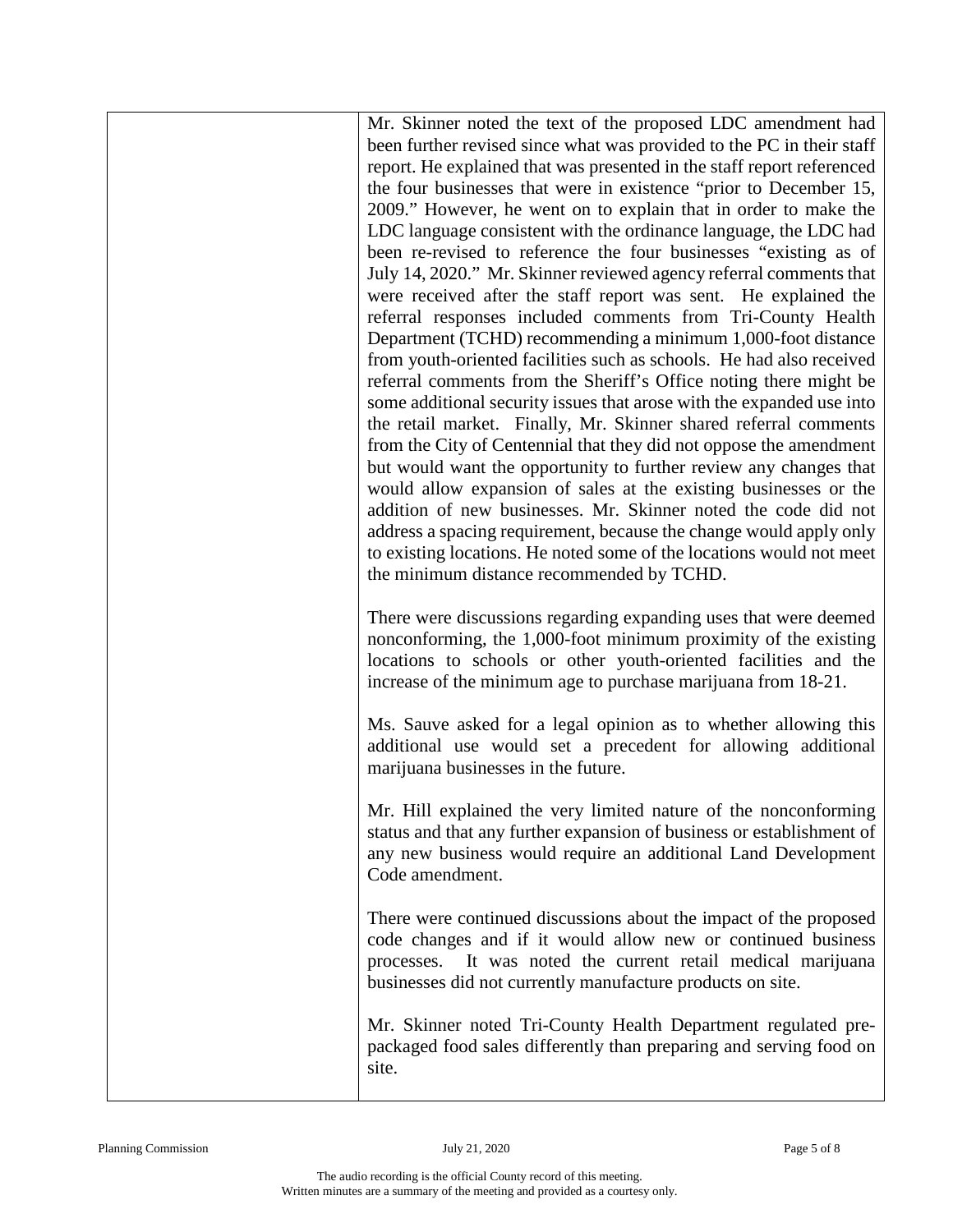| Mr. Miller asked how many of the four facilities encroached on the<br>1,000-ft setback from youth-oriented facilities.                                                                                                                                                                                                                                                                                                                                                                                                                      |
|---------------------------------------------------------------------------------------------------------------------------------------------------------------------------------------------------------------------------------------------------------------------------------------------------------------------------------------------------------------------------------------------------------------------------------------------------------------------------------------------------------------------------------------------|
| Mr. Skinner referenced a map and indicated it was possible that at<br>least three of the existing businesses fall within that distance.                                                                                                                                                                                                                                                                                                                                                                                                     |
| Ms Rieck asked whether any of the four businesses could relocate to<br>another location and whether the business could shut down and then<br>be reopened by another party.                                                                                                                                                                                                                                                                                                                                                                  |
| Mr. Skinner noted the code amendment was specific to the address<br>and to the unit number of a multi-tenant building.                                                                                                                                                                                                                                                                                                                                                                                                                      |
| Mr. Hill stated that a nonconforming use was transferable and could<br>be sold if not shut down for more than six months and that state's<br>licensing requirements would apply to the new owner.                                                                                                                                                                                                                                                                                                                                           |
| Mr. Miller asked whether there were any restrictions in hours of<br>operation.                                                                                                                                                                                                                                                                                                                                                                                                                                                              |
| Mr. Skinner explained the proposed code amendment did not address<br>hours of operation and that these types of businesses would be<br>considered in the same way as other general retail businesses, unless<br>located in a PUD, with an overall "no 24-hour business" restriction.                                                                                                                                                                                                                                                        |
| Ms. Rieck opened the hearing for public comments.                                                                                                                                                                                                                                                                                                                                                                                                                                                                                           |
| Earam Matenan, said he owned one of the existing medical<br>marijuana shops. He knows many of his customers and they liked to<br>come to his shop. He would like to be able to have the flexibility to<br>provide them with recreational products.                                                                                                                                                                                                                                                                                          |
| Wendy Davis, 3460 S Poplar, said she lived about a mile from the<br>Yale St location and has patronized them for a long time. She felt the<br>code amendment would be fair to the owners, who are very nice<br>people and are very concerned about the rules. She supported the<br>business that she patronized.                                                                                                                                                                                                                            |
| Wesley Billingstone, reported he lived off of Mississippi in<br>Unincorporated Arapahoe County and that he was a surviving<br>pancreatic cancer patient who moved here a number of years ago<br>because of the ability to obtain medical marijuana. He stated some<br>of the medical shops were excellent. Some days he cannot drive<br>because of his illness, and some stores are closed on Sundays. He<br>would like to be able to obtain recreational, as well as, medical<br>marijuana in the same location that is close to his home. |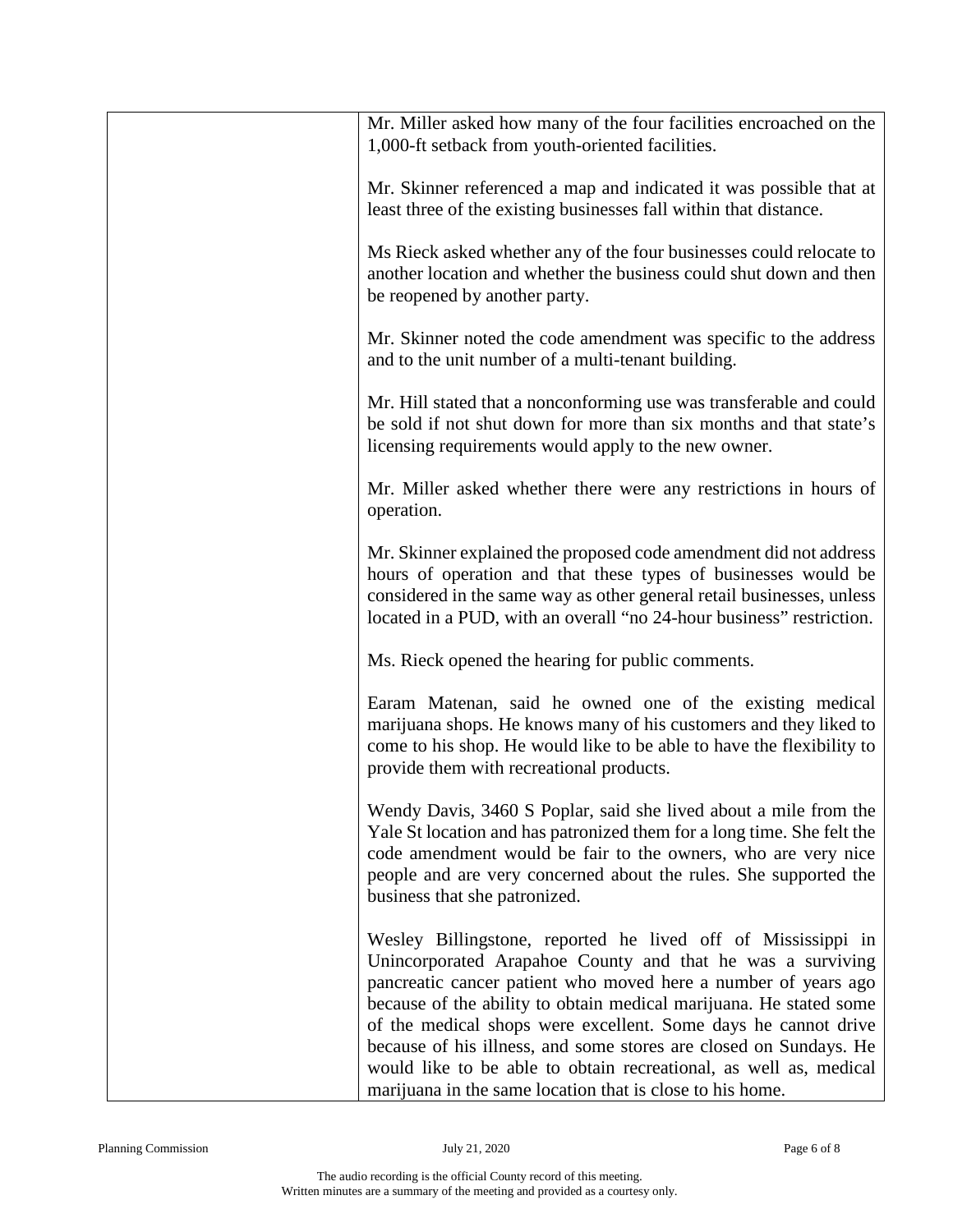| Gabriel <i>[last name was inaudible]</i> , stated he owned the store at 2280<br>S Quebec. He would like to expand into recreational sales to better<br>serve the community.                                                                                                                                                                                                                                                                                                                                    |
|----------------------------------------------------------------------------------------------------------------------------------------------------------------------------------------------------------------------------------------------------------------------------------------------------------------------------------------------------------------------------------------------------------------------------------------------------------------------------------------------------------------|
| Bill McKiernan, 3290 Cherry Ridge Rd, said he was employed by<br>CURE, which was one of the existing shops. He wanted to thank the<br>Planning Commissioners and Bill Skinner for their work. He<br>reported the shop where he was employed has no manufacturing as<br>part of its business. He appreciated the support and, as an employee<br>of this shop and as an Arapahoe County resident, would like this<br>opportunity to move into the recreational market to better compete.                         |
| There were no further public comments. The public hearing was<br>closed.                                                                                                                                                                                                                                                                                                                                                                                                                                       |
| Ms. Latsis asked if staff had information on the proximity of<br>competing businesses in other jurisdictions. She also asked if the<br>expansion into recreational sales would result in additional security<br>needs and costs, and if that had been taken into consideration.                                                                                                                                                                                                                                |
| Mr. Skinner said staff had not researched the locations of competing<br>businesses. He noted the BOCC, during a study session, did ask<br>about set-up considerations. He explained medical and recreational<br>sales must be separated in area and cash flow/accounting, but no<br>discussion occurred specifically on security changes anticipated by<br>owners. Mr. Skinner said he had the impression the owners knew the<br>business operations of their competitors and understood operational<br>needs. |
| Mr. Miller asked whether the business could move entirely into<br>recreational sales and no longer include medical sales.                                                                                                                                                                                                                                                                                                                                                                                      |
| Mr. Skinner shared that Mr. McKiernan, one of the CURE<br>employees, stated these businesses had long-running relationships<br>with their medical customers and they did not wish to cause any<br>discomfort for their current clients with that change in operations;<br>however, he stated there was nothing in the proposed code that would<br>require medical sales to continue.                                                                                                                           |
| It was moved by Ms. Wollman and duly seconded by<br>Mr. Brockelman, in the case of LDC20-003, Recreational<br>Marijuana Regulations / Land Development Code Amendment,<br>that the Planning Commission read the staff report, including all<br>exhibits and attachments, listened to the staff's presentation and<br>any public comment as presented at the public hearing, and                                                                                                                                |